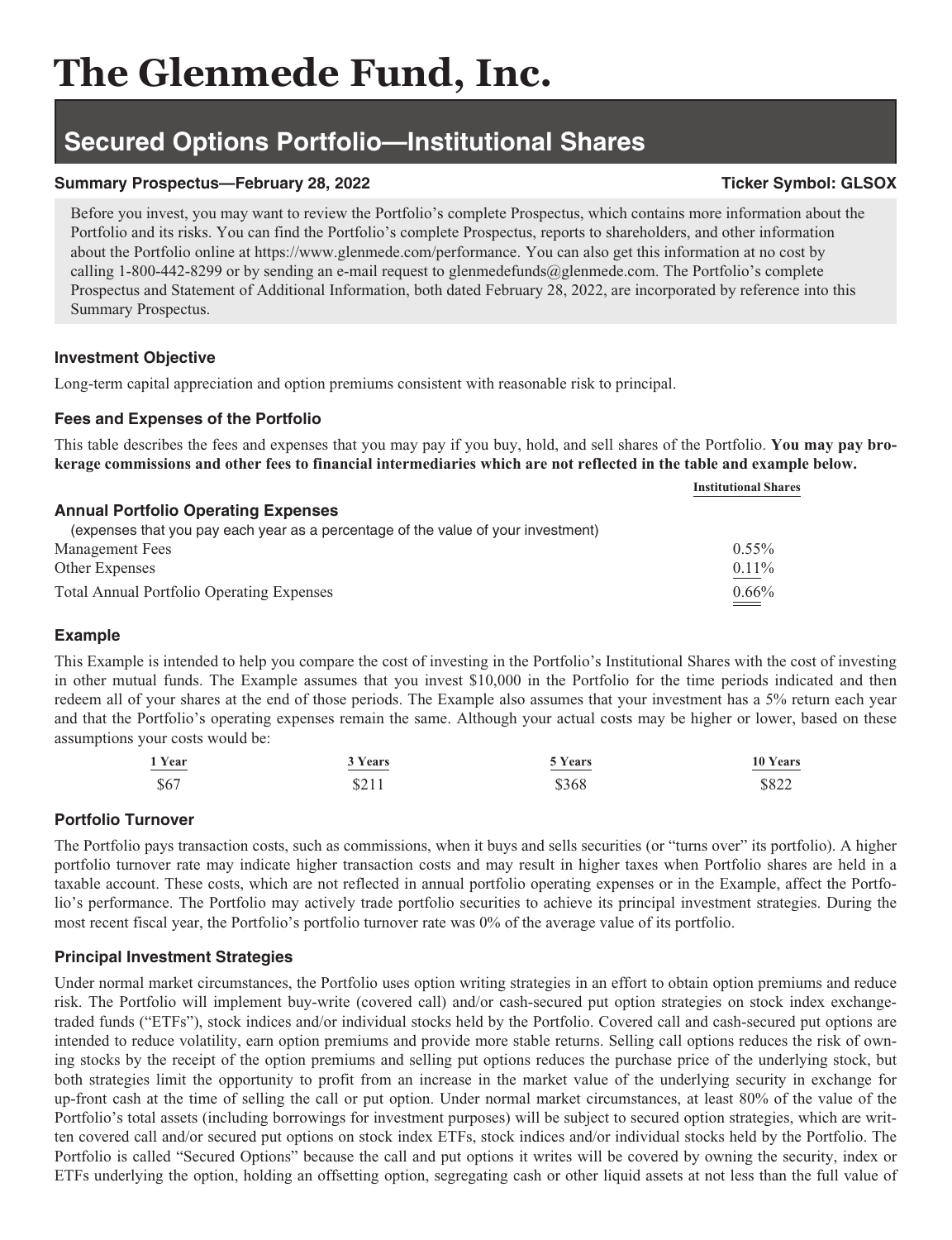### **Secured Options Portfolio—Institutional Shares**

### **Summary Prospectus—February 28, 2022 Ticker Symbol: GLSOX**

the option or the exercise price, and/or using other permitted coverage methods. At any given time, the Portfolio's assets may be subject to only calls or only puts, or a combination of both strategies. To the extent that the Portfolio's assets are only subject to puts, the assets will consist of cash or cash equivalents in order to secure the puts. In that event, there may be few if any stocks or other securities held by the Portfolio. To the extent that the Portfolio's assets are only subject to covered calls on a stock index, the Portfolio may hold stock index ETFs instead of individual stocks that replicate the movement of the index, in addition to the other permitted coverage methods.

To the extent that the Portfolio's assets are not only subject to cash-secured puts or calls on a stock index covered by stock index ETFs, the Portfolio intends to invest in a diversified portfolio of equity securities with generally similar risk and return characteristics as the S&P 500® Index. The Portfolio may invest in companies with small, medium or large market capitalizations in advancement of its investment objective. In addition, the Portfolio may invest in sponsored American Depositary Receipts ("ADRs") listed on a U.S. stock exchange. The Portfolio may also buy call and put options on stock index ETFs, stock indices or individual equity securities.

Glenmede Investment Management LP's (the "Advisor") selection of securities to buy or sell is based on a combination of proprietary multifactor computer models and fundamental analysis. The computer models rank securities based on certain criteria, such as valuation ratios, and other models focus on risk analysis and overall portfolio characteristics. The Advisor buys securities that the models identify as undervalued and more likely to appreciate, and sells securities that the Advisor identifies as overvalued and more likely to depreciate. The Portfolio may actively trade portfolio securities to achieve its principal investment strategies.

### **Principal Investment Risks**

All investments carry a certain amount of risk and the Portfolio cannot guarantee that it will achieve its investment objective. In addition, the strategies that the Advisor uses may fail to produce the intended result. Each risk summarized below is considered a "principal risk" of investing in the Portfolio, regardless of the order in which it appears. Different risks may be more significant at different times depending on market conditions and other factors. An investment in the Portfolio is not a bank deposit and is not insured or guaranteed by the Federal Deposit Insurance Corporation or any other government agency. Therefore, you could lose money by investing in the Portfolio.

The Portfolio may be appropriate for you if you are investing for goals several years away and are comfortable with stock market risks. The Portfolio would **not** be appropriate for you if you are investing for short-term goals, or are mainly seeking current income.

**Market Risk:** Stocks may decline over short or even extended periods of time. Equity markets tend to be cyclical: there are times when stock prices generally increase, and other times when they generally decrease. In addition, the Portfolio is subject to the additional risk that the particular types of stocks held by the Portfolio will underperform other types of securities. Market risks, including political, regulatory, market, economic and social developments, and developments that impact specific economic sectors, industries or segments of the market, can affect the value of the Portfolio's investments. Natural disasters, public health emergencies (including pandemics and epidemics), terrorism and other global unforeseeable events may lead to instability in world economies and markets, may lead to market volatility, and may have adverse long-term effects. The Portfolio cannot predict the effects of such unforeseeable events in the future on the economy, the markets or the Portfolio's investments. For example, the novel strain of coronavirus ("COVID-19") outbreak has resulted in serious economic disruptions globally. The impact of this outbreak has negatively affected the worldwide economy, as well as the economies of individual countries, the financial health of individual companies and the market in general in significant and unforeseen ways. Although vaccines for COVID-19 are becoming more widely available, the duration of the COVID-19 outbreak and its full impact is currently unknown, and it may exacerbate other risks that apply to the Portfolio.

**Options Risk:** Writing and purchasing call and put options are highly specialized activities and entail greater than ordinary investment risks. The successful use of options depends in part on the future price fluctuations and the degree of correlation between the options and the securities markets. The value of the Portfolio's positions in options fluctuates in response to changes in the value of the underlying security, index, or stock index ETF, as applicable. The Portfolio also risks losing all or part of the cash paid for purchasing call and put options. Portfolio assets covering written options cannot be sold while the option is outstanding, unless replaced with similar assets. As a result, there is a possibility that segregation of a large percentage of the Portfolio's assets could affect its portfolio management as well as the ability of the Portfolio to meet redemption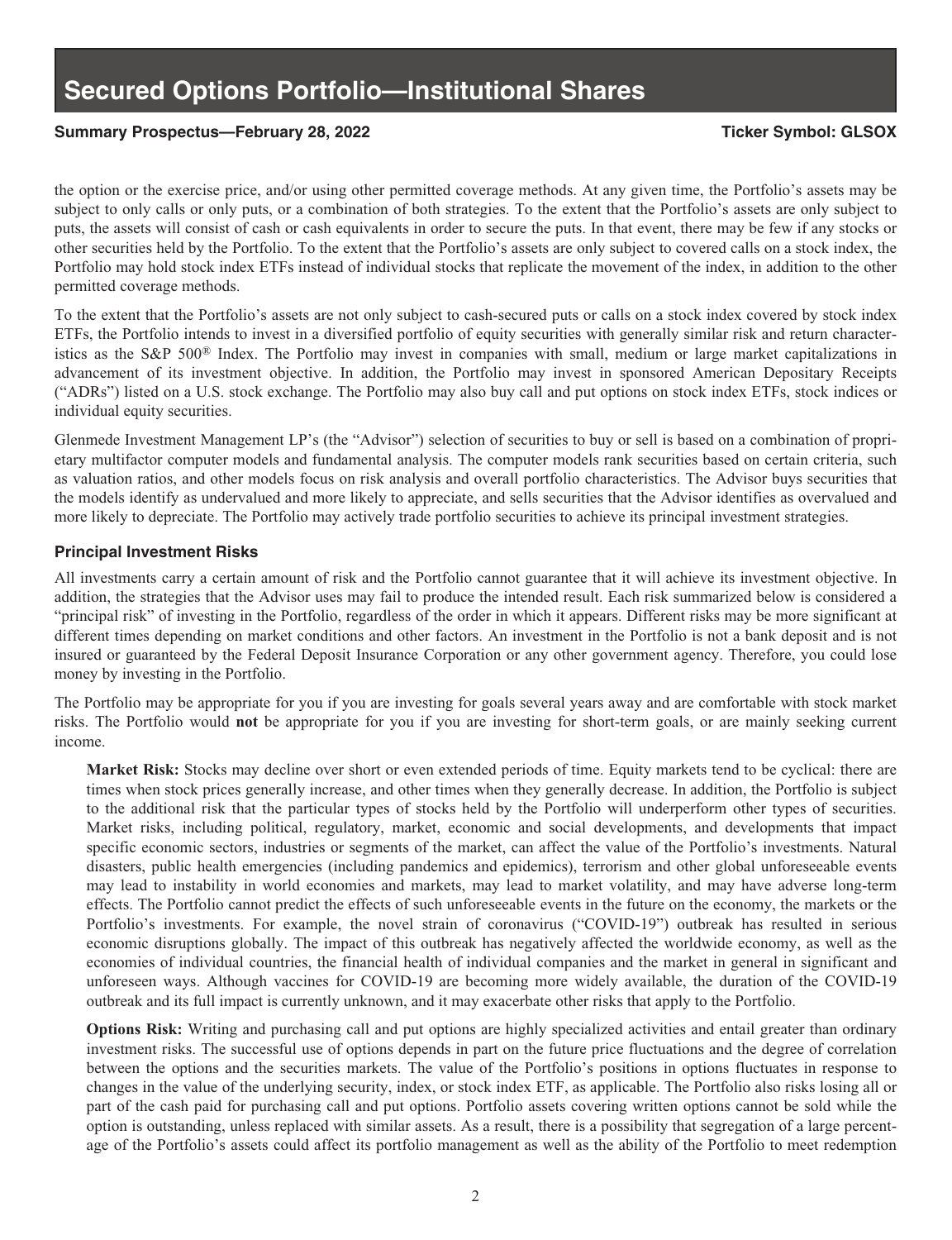## **Secured Options Portfolio—Institutional Shares**

### **Summary Prospectus—February 28, 2022 Ticker Symbol: GLSOX**

requests or other current obligations. Unusual market conditions or the lack of a ready market for any particular option at a specific time may reduce the effectiveness of the Portfolio's option strategies, and for these and other reasons the Portfolio's option strategies may not reduce the Portfolio's volatility to the extent desired. The Portfolio may reduce its holdings of put options resulting in an increased exposure to a market decline.

**Frequent Trading Risk:** A high rate of portfolio turnover involves correspondingly high transaction costs, which may adversely affect the Portfolio's performance over time. High portfolio turnover may also result in the realization of short-term capital gains. Distributions derived from such gains will be treated as ordinary income for Federal income tax purposes.

**ADR/Foreign Securities Risk:** The Portfolio may invest in sponsored ADRs, which are depositary receipts issued in registered form by a U.S. bank or trust company evidencing ownership of underlying securities issued by a foreign company and listed on a U.S. stock exchange. Investments in ADRs involve risks similar to those accompanying direct investments in foreign securities. Foreign stocks involve special risks not typically associated with U.S. stocks. Foreign investments may be riskier than U.S. investments because of factors such as foreign government restrictions, changes in currency exchange rates, incomplete financial information about the issuers of securities, and political or economic instability. Foreign stocks may be more volatile and less liquid than U.S. stocks.

**Exchange-Traded Funds:** The Portfolio intends to invest in ETFs that seek to track the performance of stock indices. Shares of ETFs have many of the same risks as direct investments in the underlying securities they are designed to track, although the lack of liquidity may make ETFs more volatile. ETFs have investment management fees and other expenses which will be indirectly paid by the Portfolio. The existence of extreme market volatility or potential lack of an active trading market for an ETF's shares could result in such shares trading at a significant premium or discount to NAV.

#### **Performance Information**

The bar chart and table below provide some indication of the risks of investing in the Portfolio. The bar chart shows how the performance of the Portfolio's Institutional Shares has varied from year to year. The table shows how the average annual total returns for one year, five years and since inception of the Portfolio's Institutional Shares compare to those of selected market indices. The Portfolio's past performance, before and after-taxes, does not necessarily indicate how it will perform in the future. Updated performance information is available by visiting www.glenmedeim.com or by calling 1-800-442-8299.



During the periods shown in the bar chart, the highest quarterly return was 12.94% (for the quarter ended June 30, 2020) and the lowest quarterly return was -19.02% (for the quarter ended March 31, 2020).

After-tax returns for the Portfolio are calculated using the historical highest individual Federal marginal income tax rates, and do not reflect the impact of state and local taxes. Actual after-tax returns depend on the investor's tax situation and may differ from those shown. After-tax returns are not relevant to investors who hold their Portfolio shares through tax-deferred arrangements such as 401(k) plans or individual retirement accounts ("IRAs").